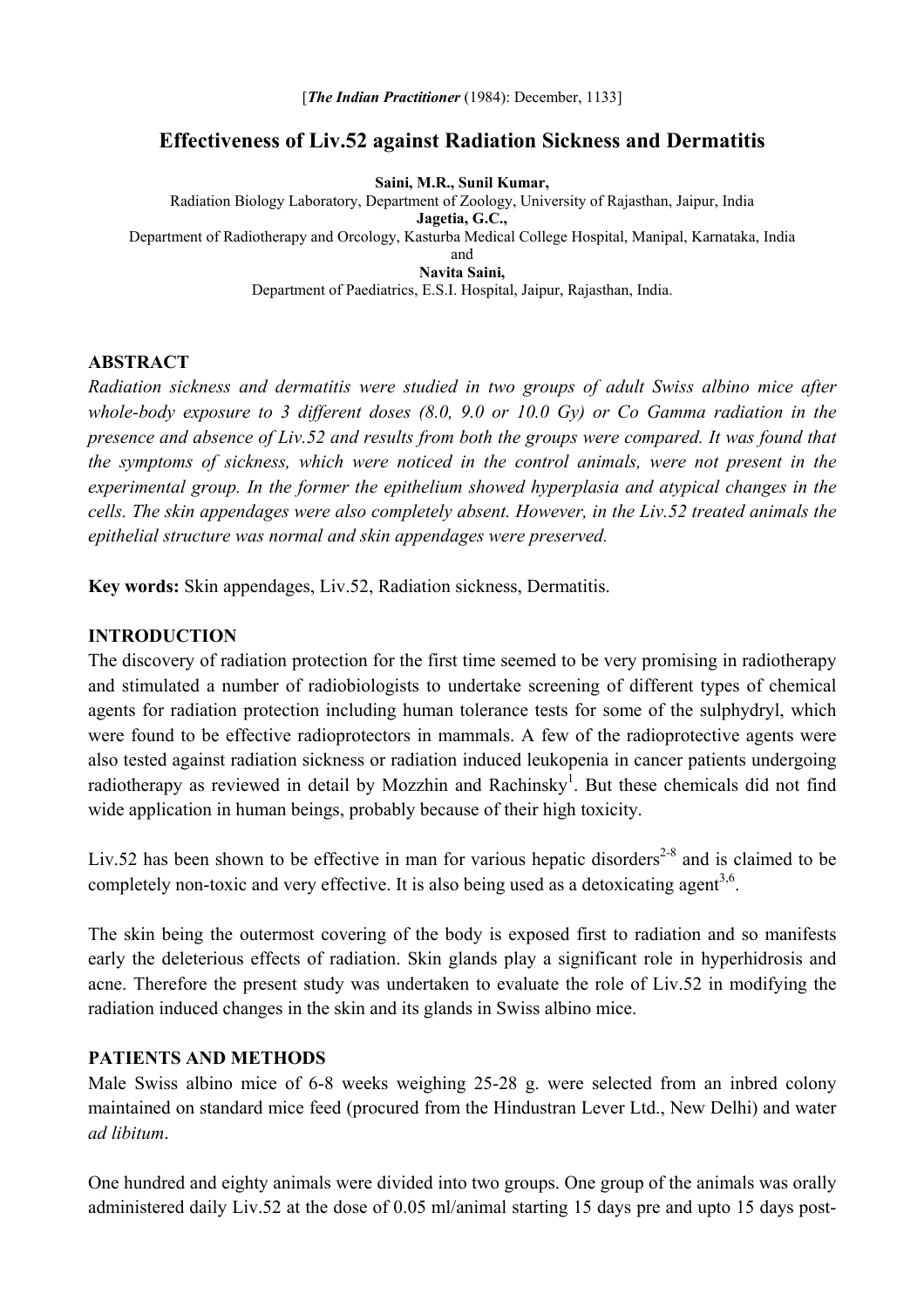irradiation. This group served as the experimental one while a second group of animals was administered an equal volume of tap water in similar manner and served as control. After 15 days of the treatment of the animals were exposed to different doses viz. 8.0, 9.0 and 10 Gy of 60 Co gamma radiation, in well ventilated plastic box. Each dose was administered to 60 animals (30 control and 30 experimental) and a total of 240 animals were used for the experiment. Liv.52 was received from The Himalaya Drug Co., Bombay in the form of drops. Each ml. Of Liv.52 drops, which is an indigenous preparation, contains *Capparis spinosa* (17 mg), *Cichorium intybus* (17 mg), *Solanum nigrum* (8 mg), *Achillea millefolium* (4 mg), *Tamarix gallica* (4 mg), *Cassia occidentalis* (4 mg) and *Terminalia arjuna* (8 mg). Radiation sickness and skin reaction were regularly observed in all the animals and surviving animals were sacrificed on day 50. The skin from the animals was removed from the lumber region and fixed in Bouin's fluid. Five micron thick paraffin sections were prepared for routine histological examination.

## **RESULTS**

#### **(a) Radiation sickness and skin reaction:**

*Control group*: Animals showed shivering from the first day after 9.0 and 10.0 Gy exposures. Ruffling of hair, epilation and diarrhoea were severe 5 days postirradiation. Immediately after the onset of diarrhoea, the animals became lethargic and intake of water and food was markedly reduced. The animals thereafter became extremely lethargic and their response to external stimuli became poor. Frequently excessive watering of eyes and facial edema were observed (Fig.1). "Duncing" behaviour was observed where animals sit for a long time facing the

walls of the cage with a bowed head, rocking sideways. Mortality occurred up to 16 days. Severe erythema was noticed from the first two days after the exposure to all three doses. This was followed by ruffling of hair and severe epilation especially on the dorsal region. After 30 days of irradiation acute reaction occurred in the form of large bullae containing serum. Later on secondary infection supervened which resulted in the development of ulcers (Fig.2).

*Experimental group*: Symptoms of radiation sickness noticed in this group even at the highest dose used were only mild erythema, ruffling of hair, epilation and facial edema. Diarrhoea, watering from the eyes and apathy towards food intake were observed in 10% of the animals. The most important difference from the control group was the absence of mortality after 10 days. Delayed effects seen in the control group were completely absent (Fig. 3).

#### **(b) Histopathology:**

**Fig. 1:** Showing facial edema in control animals **Fig. 2:** Showing severe ulceration



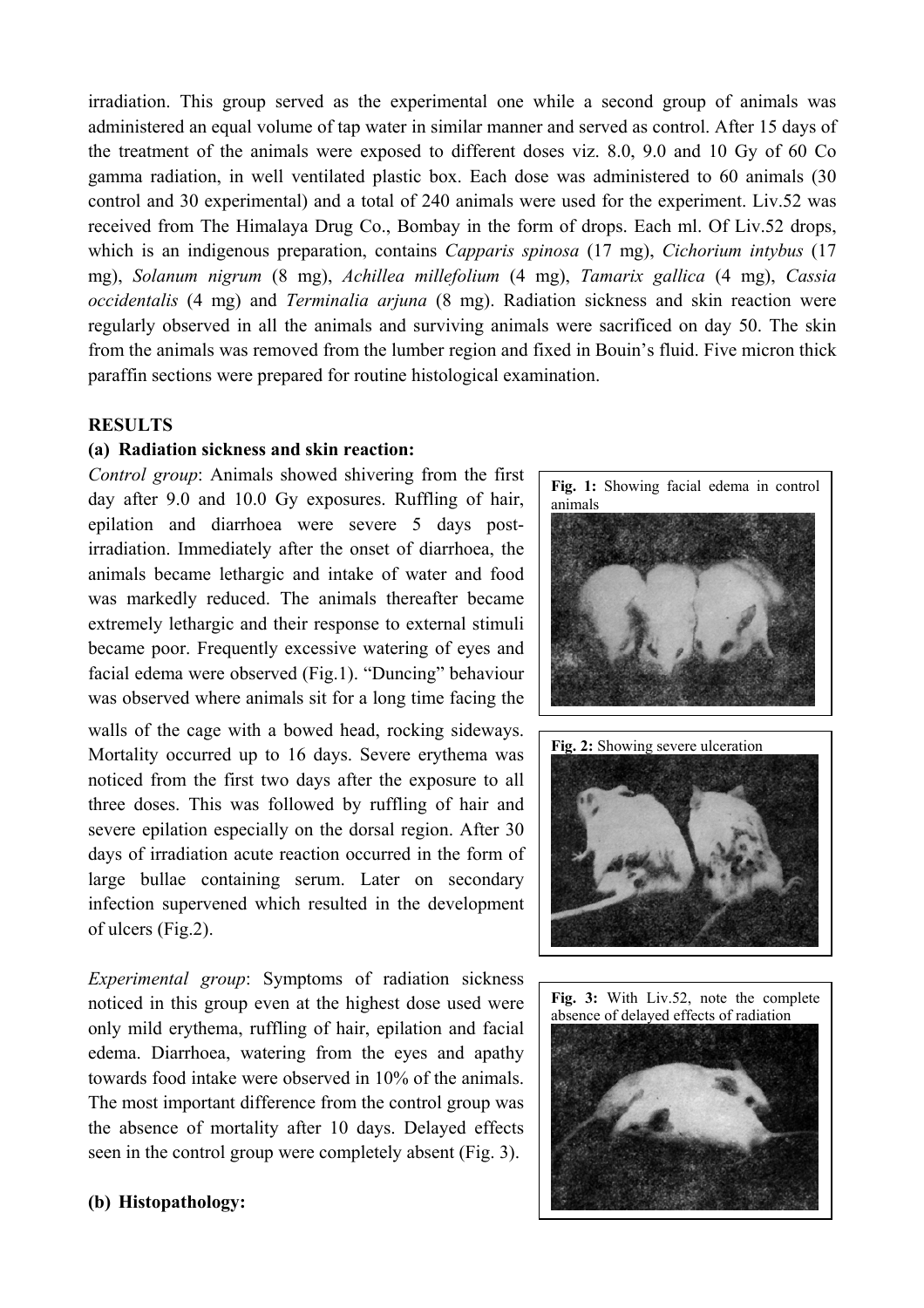In the control animals after exposure to 8.0, 9.0 and 10.0 Gy the epithelium showed hyperplasia and atypical changes in the cells like prominent nucleoli, thickened nuclear membrane and variation in nuclear size. Necrosis of the connective tissues destroyed the epithelial elements of the skin. The sweat

glands and sebaceous glands together with epidermis and hair follicles were almost

destroyed (Fig. 4). Dermis showed focal collection of chronic inflammatory cells (Fig. 5). Very few hair follicles noticed and these showed severe vacuolation and complete cessation of mitoses with slight

infiltration of polymorphonuclear cells (Fig. 6). In the experimental animals' mild erythema and slight atrophy of the epithelium was noticed only in the 10.0 Gy irradiated animals. There was no

**Fig. 6:** Skin V.S. of mice showing infiltration of polymorphonuclear cells in control groups x 750 control animals showing absence of skin appendages x 100 structure x 950 **Fig. 8:** Hair follicle of experimental mice on Liv.52 showing mitotic figure x 950

collection of chronic inflammatory cells in the dermal region. Sweat glands, sebaceous glands and hair follicles remained preserved. The structure of blood vessels was normal and most of the hair follicles showed mitotic figures (Figs. 7-9). No pathological changes were seen in the animals irradiated with 8.0 and 9.0 Gy.

# **DISCUSSION**

Our findings in 8.0, 9.0 and 10.0 Gy irradiated control animals are in conformation with those of various other works<sup>9-12</sup> who observed that radiation causes erythema, epilation, desquamation, bullous lesions, ulceration, atrophy and diminution of hair follicles and sebaceous glands. In the present experiment, sebaceous glands, sweat glands and hair follicles were also completely





**Fig. 5:** Skin V.S. of control mice exhibiting collection of inflammatory cells in the dermal region x 35



**Fig. 7:** Skin V.S. of Liv.52 treated mice showing the presence of normal skin appendages (sweat glands, sebaceous glands and hair follicles) x 100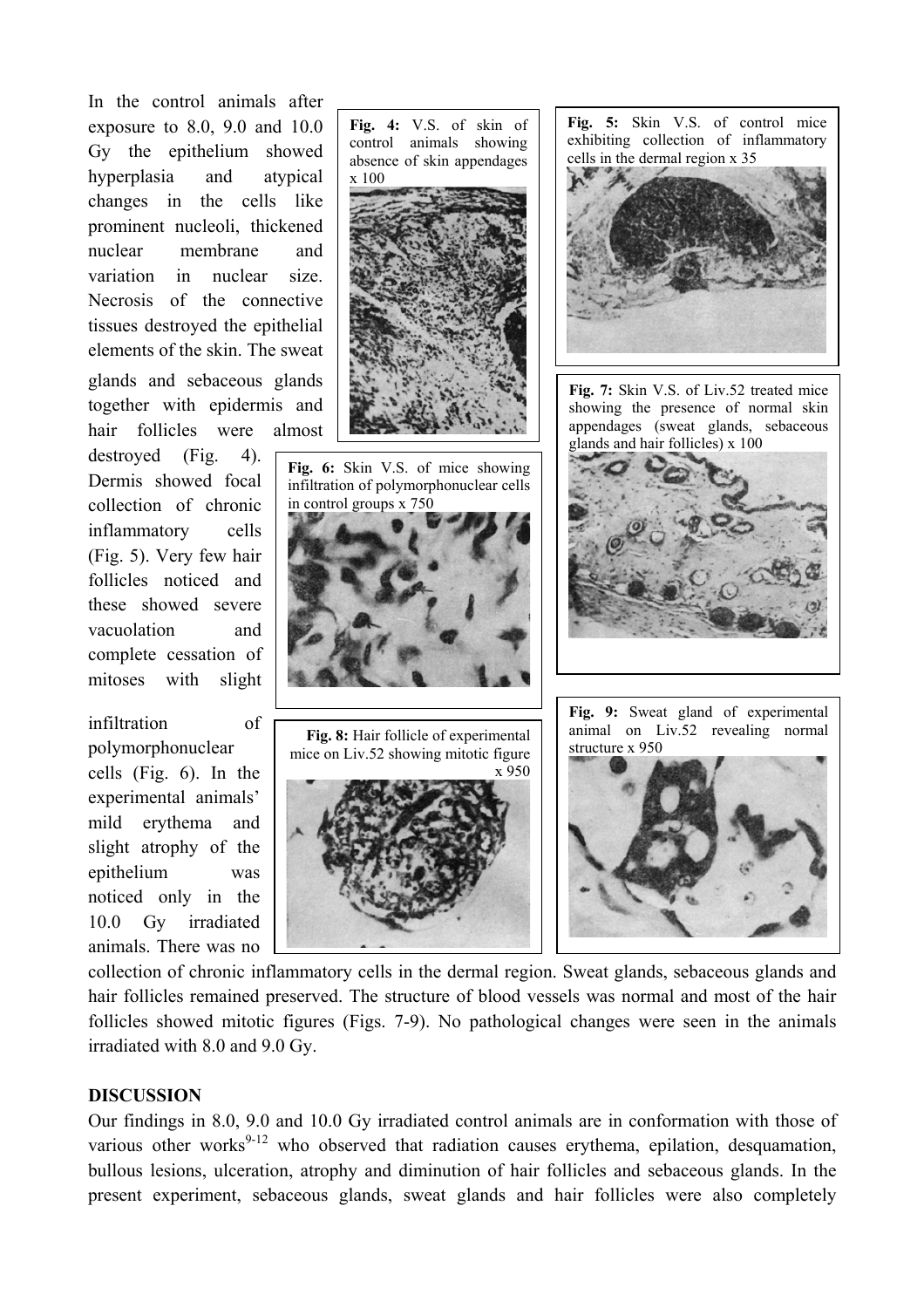destroyed in the control animals, whereas in the Liv.52 treated group, skin appendages were preserved. The presence of mitotic figure in the hair follicle of Liv.52 treated group revealed that the regenerative power of hair follicles remained preserved (Fig. 8). There were no changes in the structure of the blood vessels in these animals.

Preservation of skin appendages and other structures in the Liv.52 treated group may be due to the protection afforded by Liv.52 from both elective and nutritive injuries (radiation causes severe damages to be blood vessels<sup>9,10</sup> manifested in the form of obliteration of vascular lumen and thrombosis which results in the nutritional injury).

It is an established fact that the liver plays an important role in general metabolism performing numerous functions like detoxification, manufacture of blood proteins and bile salts, reticuloendothelial phagocytosis etc. Disturbed liver function and resultant metabolism caused by ionizing radiation may increase the sensitivity of the skin to various damages. Recently Behl<sup>13</sup> treated cases of chronic dermatoses, which were resistant to anti-histaminics corticosteroids and antibiotics with Liv.52 and claimed that the drug was a fairly useful adjunct in the treatment of various skin disorders.

## **ACKNOWLEDGEMENT**

We are grateful to the Head, Department of Zoology, University of Rajasthan, Jaipur for the facilities provided.

# **REFERENCES**

- 1. Mozzhin A C, Rachinsky F J: Chemical protection of radiation injury (in Russian) Atonizdat, Moscow, 1964.
- 2. Mathur P S: Some clinical observtions on the use of Liv.52 (an indigenous drug) in cases of cirrhosis of the liver in children, *Curr Med Pract* 1957; 1: 107-109.
- 3. Joglekar G V, Chitale G K, Balwani J H: Protection by indigenous drug against hepatotoxic effects of carbon tetrachloride in mice. *Acta Pharmacol et Toxicol* 1963; 20: 73-79.
- 4. Karandikar S M, Joglekar G V, Chitale G K. *et al*: Protection by indigenous drug against hepatotoxic effects of carbon tetrachloride – a long term study, *Acta Pharmacol et Toxicol*  1963; 20: 274-280.
- 5. Sule C R, Pai V R, Damania R F. *et al*: Studies with Liv.52 therapy in infective hepatitis, *J Ind Med Prof* 1968; 14: 6391-6397.
- 6. Arora J K, Role of various types of treatment in infectious hepatitis, *Arm Forces Med J* 1969; 25: 362-368.
- 7. Deshpande R S, Sheth S C, Joykutty M D: Infectious hepatitis study of 100 cases, *Curr Med Pract* 1971; 15: 810-816.
- 8. Patel G T, Mruthyunjayanna B P, Seetharam T D. *et al*: Liv.52 therapy in viral hepatitis, *Probe* 1972; 11: 112-119.